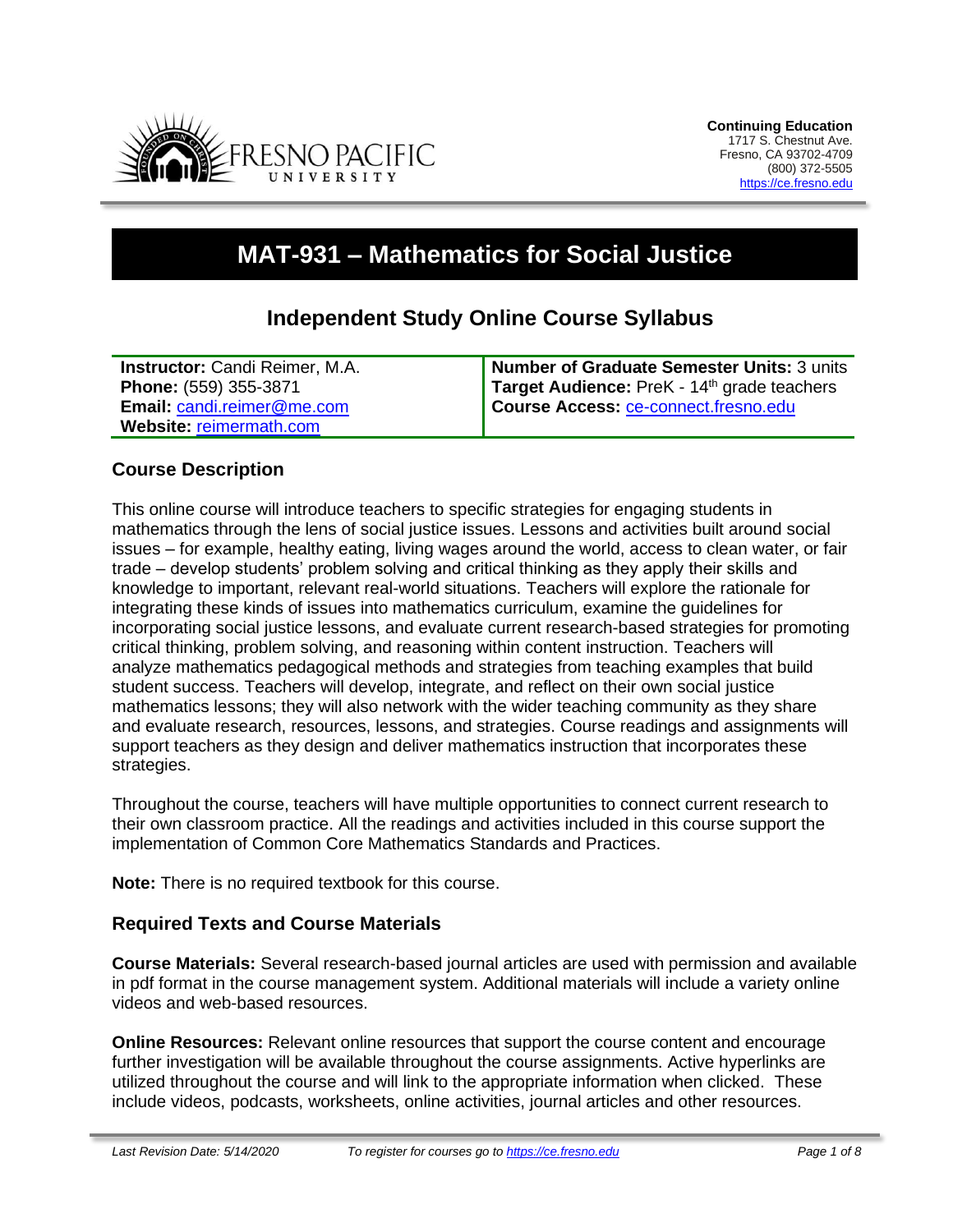**Moodle:** Moodle is a web-based learning management system used to support flexible teaching and learning in both face-to-face and distance courses (e-learning). [https://moodle.org](https://moodle.org/) // <https://moodle.org/demo> // [https://docs.moodle.org](https://docs.moodle.org/)

# **Course Dates**

Self-paced; students may enroll at any time and take up to one year, from the date of registration, to complete assignments. Students may complete assignments in no less than three weeks for a 3 unit course (one week per unit).

# **National Standards Addressed in This Course**

#### **National Board for Professional Teaching Standards (NBPTS)**

[\(http://www.nbpts.org/standards-five-core-propositions/\)](http://www.nbpts.org/standards-five-core-propositions/)

First published in 1989 and updated in 2016, *[What Teachers Should Know and Be Able to Do](http://www.accomplishedteacher.org/)* articulates the National Board's Five Core Propositions for teaching. The Five Core Propositions comparable to medicine's Hippocratic Oath — set forth the profession's vision for accomplished teaching. Together, the propositions form the basis of all National Board Standards and the foundation for National Board Certification. Course assignments have been designed so students can demonstrate excellence against these professional teaching standards whenever possible.

- Proposition 1: Teachers are committed to students and their learning
- Proposition 2: Teachers know the subject they teach and how to teach those subjects to students
- Proposition 3: Teachers are responsible for managing and monitoring student learning
- Proposition 4: Teachers think systematically about their practice and learn from experience
- Proposition 5: Teachers are members of learning communities

#### **Common Core Standards for Mathematics** [\(http://www.corestandards.org/the-](http://www.corestandards.org/the-standards/mathematics)

[standards/mathematics\)](http://www.corestandards.org/the-standards/mathematics)

- Counting & Cardinality
- Operations & Algebraic Thinking
- Number & Operations in Base Ten
- Number & Operations—Fractions
- Measurement & Data
- Geometry
- Ratios & Proportional Relationships
- The Number System
- Expressions & Equations
- Functions
- Statistics & Probability

#### **Common Core Standards for Mathematical Practice**

[\(http://www.corestandards.org/Math/Practice/\)](http://www.corestandards.org/Math/Practice/)

- Standard 1: Make sense of problems and persevere in solving them
- Standard 2: Reason abstractly and quantitatively
- Standard 3: Construct viable arguments and critique the reasoning of others
- Standard 4: Model with mathematics
- Standard 5: Use appropriate tools strategically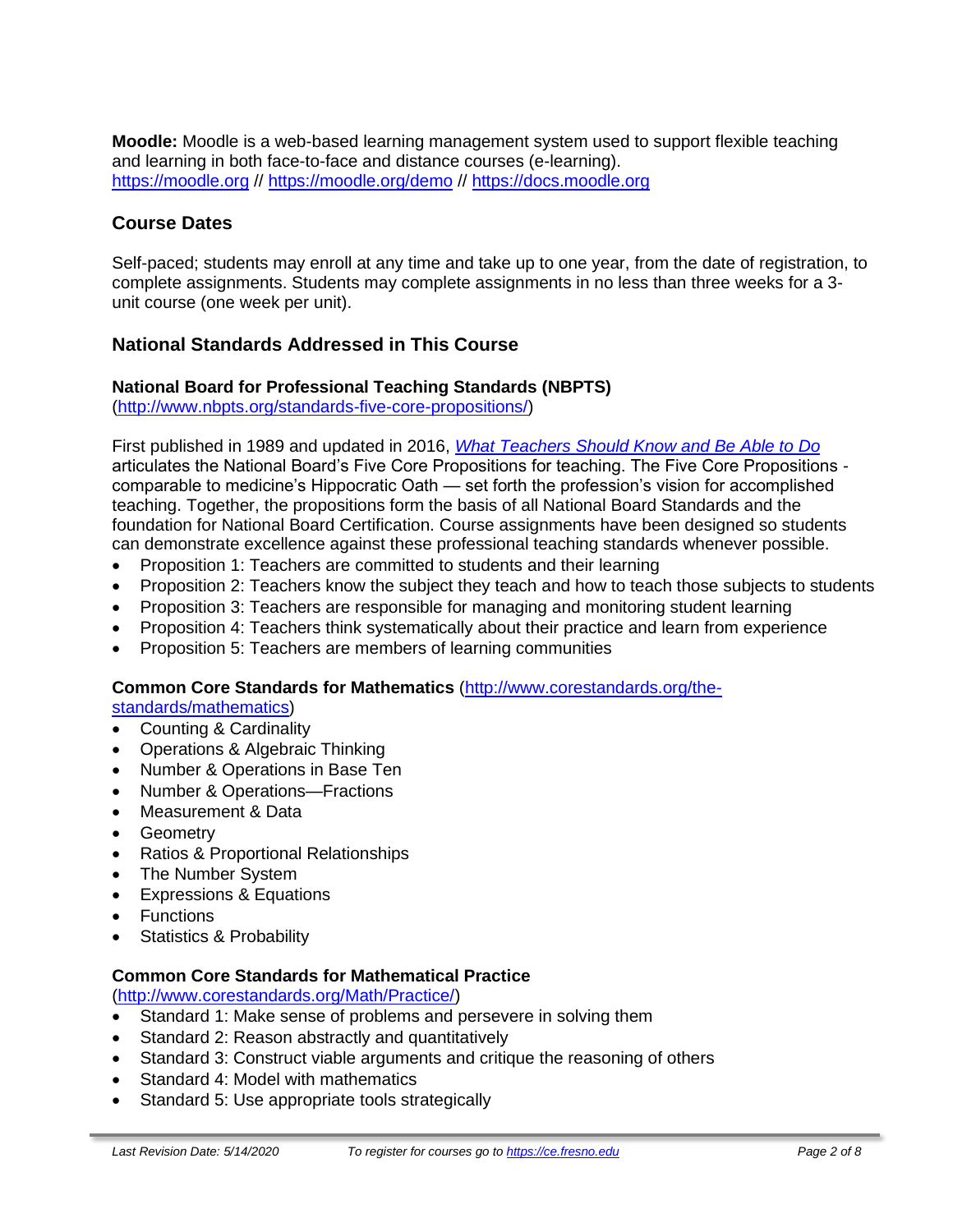- Standard 6: Attend to precision
- Standard 7: Look for and make use of structure
- Standard 8: Look for and express regularity in repeated reasoning

# **Continuing Education Program Student Learning Outcomes**

| CE <sub>1</sub> | Demonstrate proficient written communication by articulating a clear focus,<br>synthesizing arguments, and utilizing standard formats in order to inform and<br>persuade others, and present information applicable to targeted use.                                    |
|-----------------|-------------------------------------------------------------------------------------------------------------------------------------------------------------------------------------------------------------------------------------------------------------------------|
| CE <sub>2</sub> | Demonstrate comprehension of content-specific knowledge and the ability to apply it<br>in theoretical, personal, professional, or societal contexts.                                                                                                                    |
| CE <sub>3</sub> | Reflect on their personal and professional growth and provide evidence of how such<br>reflection is utilized to manage personal and professional improvement.                                                                                                           |
| CE <sub>4</sub> | Apply critical thinking competencies by generating probing questions, recognizing<br>underlying assumptions, interpreting and evaluating relevant information, and<br>applying their understandings to the professional setting.                                        |
| CE <sub>5</sub> | Reflect on values that inspire high standards of professional and ethical behavior as<br>they pursue excellence in applying new learning to their chosen field.                                                                                                         |
| CE <sub>6</sub> | Identify information needed in order to fully understand a topic or task, organize that<br>information, identify the best sources of information for a given enquiry, locate and<br>critically evaluate sources, and accurately and effectively share that information. |

# **Student Learning Outcomes (SLOs) for This Course**

|    | <b>Student Learning Outcomes for This Course</b><br>By the end of this course student will be able to:                                                            | <b>National Standards</b><br><b>Addressed in This</b><br>Course* | Continuing<br><b>Education Program</b><br><b>Student Learning</b><br><b>Outcomes</b><br>Addressed** |
|----|-------------------------------------------------------------------------------------------------------------------------------------------------------------------|------------------------------------------------------------------|-----------------------------------------------------------------------------------------------------|
|    | 1. Demonstrate through written reflection an<br>understanding of current research which<br>supports the integration of social justice and<br>mathematics learning | NBPTS Prop. 1, 2                                                 | CE 1, CE 4, CE 6                                                                                    |
|    | 2. Summarize and implement guidelines and<br>strategies for engaging students with social<br>justice issues                                                       | NBPTS Prop. 4                                                    | CE 2, CE 4, CE 6                                                                                    |
| 3. | Design, teach, and reflect on math lessons<br>which incorporate social justice issues                                                                             | NBPTS Prop. 2, 3                                                 | CE 2, CE 3, CE 6                                                                                    |
|    | 4. Collaborate with peers and colleagues both<br>in person and online to share insights,<br>strategies, and deepen their professional<br>practice                 | <b>NBPTS Prop. 5</b>                                             | CE 1, CE 3, CE 4,<br>CE 5, CE 6                                                                     |

\* Please refer to the section on **National Standards Addressed in This Course**

\*\* Please refer to the section on **Continuing Education Program Student Learning Outcomes**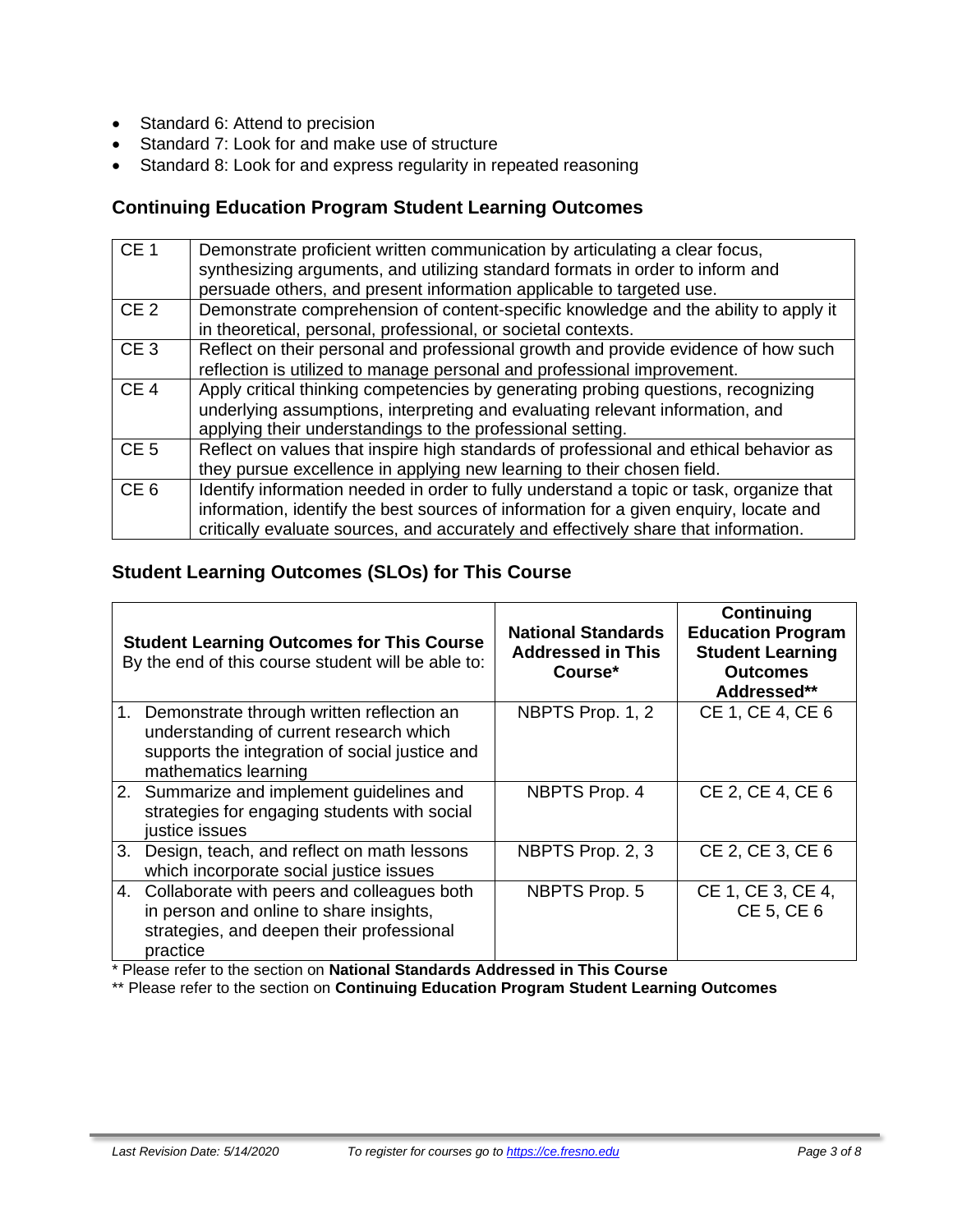# **Topics, Assignments, and Activities**

| <b>Module</b><br><b>Module Title</b>                                                                                                                                                                                                         | <b>Module Assignments and Activities</b>                                                                                                                                     | <b>Points</b><br><b>Possible</b><br>for Each<br><b>Assignment</b> |
|----------------------------------------------------------------------------------------------------------------------------------------------------------------------------------------------------------------------------------------------|------------------------------------------------------------------------------------------------------------------------------------------------------------------------------|-------------------------------------------------------------------|
| <b>Welcome Module</b>                                                                                                                                                                                                                        | Introduction video<br>$\bullet$<br><b>Course Syllabus</b><br>$\bullet$                                                                                                       |                                                                   |
| Module $1 -$<br>Orientation and<br>Introductions                                                                                                                                                                                             | <b>Moodle Online Tutorial</b><br>$\bullet$<br>Goals and class introductions<br>$\bullet$<br>Forum introductions<br>$\bullet$                                                 | 4, 4                                                              |
| Module $2 -$<br><b>What is Social</b><br>Justice<br>Mathematics?                                                                                                                                                                             | Reflect on interest in mathematics highlighting social<br>$\bullet$<br>justice issues. Watch instructor video and participate in<br>blog conversation and forum discussions. | 4, 4                                                              |
| Module $3-$<br>Explore the research and rationale for integrating<br>$\bullet$<br>Research and<br>social justice issues in the math classroom. Read<br>Rationale<br>articles provided in this topic and participate in forum<br>discussions. |                                                                                                                                                                              | 4                                                                 |
| Module $4-$<br>Guidelines and<br><b>Goals for Classroom</b><br>Implementation                                                                                                                                                                | Discuss the guidelines for engaging students with<br>$\bullet$<br>social justice issues.                                                                                     | 4                                                                 |
| Module $5-$<br>A Social Justice<br>Lesson in Action                                                                                                                                                                                          | Analyze the implementation of a peer demonstrated<br>$\bullet$<br>social justice mathematics lesson that models five<br>essential lesson stages.                             | $\overline{4}$                                                    |
| Module $6-$<br>Describe and evaluate online lessons. Explore and<br>$\bullet$<br>Resources for<br>comment on the suggestions of colleagues.<br>Classroom<br>Implementation                                                                   |                                                                                                                                                                              | $\overline{4}$                                                    |
| Module $7 -$<br>Lesson Design                                                                                                                                                                                                                | Plan and implement effective social justice lesson<br>$\bullet$<br>plans. Share lessons with colleagues and review peer<br>lessons.                                          |                                                                   |
| Module $8-$<br>Teaching and<br>Reflecting                                                                                                                                                                                                    | Reflect on lesson implementation.<br>$\bullet$                                                                                                                               |                                                                   |
| Module $9-$<br>Reflecting on Your<br>Learning                                                                                                                                                                                                | Develop a checklist, create presentation, reflective<br>$\bullet$<br>conversation with colleague                                                                             |                                                                   |
| Course Wrap-up-<br>Grading and<br>Evaluation                                                                                                                                                                                                 | <b>Course Evaluation</b><br>$\bullet$<br><b>Course Completion Checklist</b><br>Grade Request / Transcript Request                                                            |                                                                   |
|                                                                                                                                                                                                                                              | <b>TOTAL POINTS</b>                                                                                                                                                          | 68                                                                |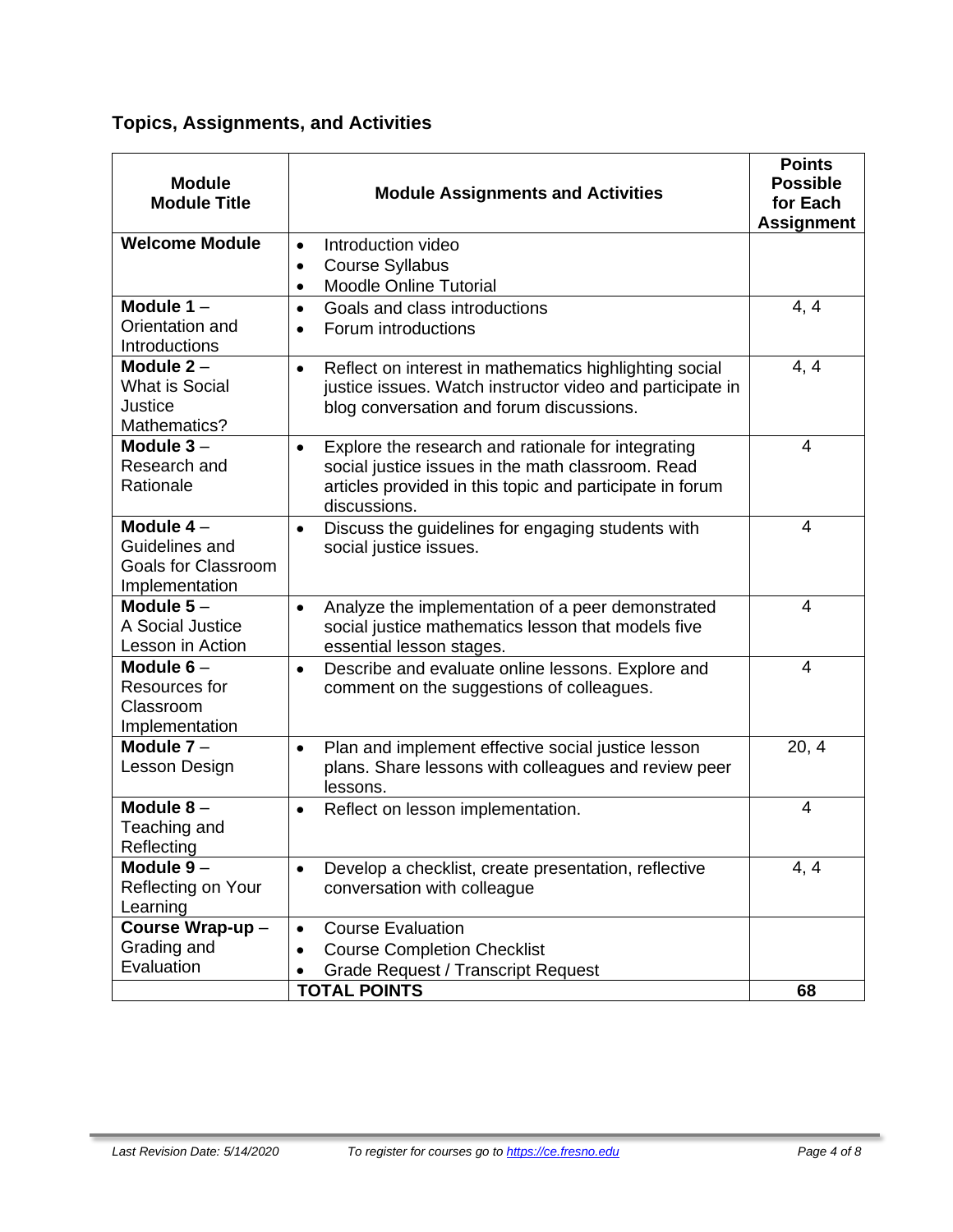# **Grading Policies, Rubrics, and Requirements for Assignments**

# **Grading Policies**

- Assignments will be graded per criteria presented in the course rubrics.
- $A = 90-100\%$  and  $B = 80-89\%$ , (anything below 80% will not receive credit.)
- The discernment between an A or a B letter grade is at the discretion of the instructor based on the quality of work submitted (see course rubrics).
- Coursework falling below a B grade will be returned with further instructions.
- All assignments must be completed to receive a grade and are expected to reflect the quality that teacher-training institutions require of professional educators. If completed assignments do not meet this standard, students will be notified with further instructions from the instructor.

| .<br>Grade | Percentage | <b>Description</b>                                                                                                                                                                           | <b>Rubric</b>                                                                                                                                                                                   |
|------------|------------|----------------------------------------------------------------------------------------------------------------------------------------------------------------------------------------------|-------------------------------------------------------------------------------------------------------------------------------------------------------------------------------------------------|
| A          | 90-100%    | <b>Excellent</b>                                                                                                                                                                             | Meets all course / assignment requirements with<br>significant evidence of subject mastery and<br>demonstration of excellent graduate level professional<br>development scholarship.            |
| B          | 80-89%     | Adequately meets criteria for all course/assignment<br>Very Good<br>requirements - demonstrates subject competency with<br>very good graduate level professional development<br>scholarship. |                                                                                                                                                                                                 |
| <b>NC</b>  | Below 80%  | Unacceptabl<br>e                                                                                                                                                                             | Does not meet the minimum criteria for all<br>course/assignment requirements and demonstrated<br>little, if any, evidence of acceptable graduate level<br>professional development scholarship. |

#### **Grading Rubric**

#### **Writing Requirements**

- **Superior:** Writing is clear, succinct, and reflects graduate level expectations. Clearly addresses all parts of the writing task. Maintains a consistent point of view and organizational structure. Include relevant facts, details, and explanations.
- **Standard:** Writing is acceptable with very few mistakes in grammar and spelling. Addresses most parts of the writing task. Maintains a mostly consistent point of view and organizational structure. Include mostly relevant facts, details, and explanations.
- **Sub-standard:** Writing contains noticeable mistakes in grammar and spelling. Does not address all parts of the writing task. Lacks a consistent point of view and organization structure. May include marginally relevant facts, details, and explanations.

#### **Lesson Plan Requirements**

- **Superior:** Instructional goals and objectives clearly stated. Instructional strategies appropriate for learning outcome(s). Method for assessing student learning and evaluating instruction is clearly delineated and authentic. All materials necessary for student and teacher to complete lesson clearly listed.
- **Standard:** Instructional goals and objectives are stated but are not easy to understand. Some instructional strategies are appropriate for learning outcome(s). Method for assessing student learning and evaluating instruction is present. Most materials necessary for student and teacher to complete lesson are listed.
- **Sub-standard:** Instructional goals and objectives are not stated. Learners cannot tell what is expected of them. Instructional strategies are missing or strategies used are inappropriate.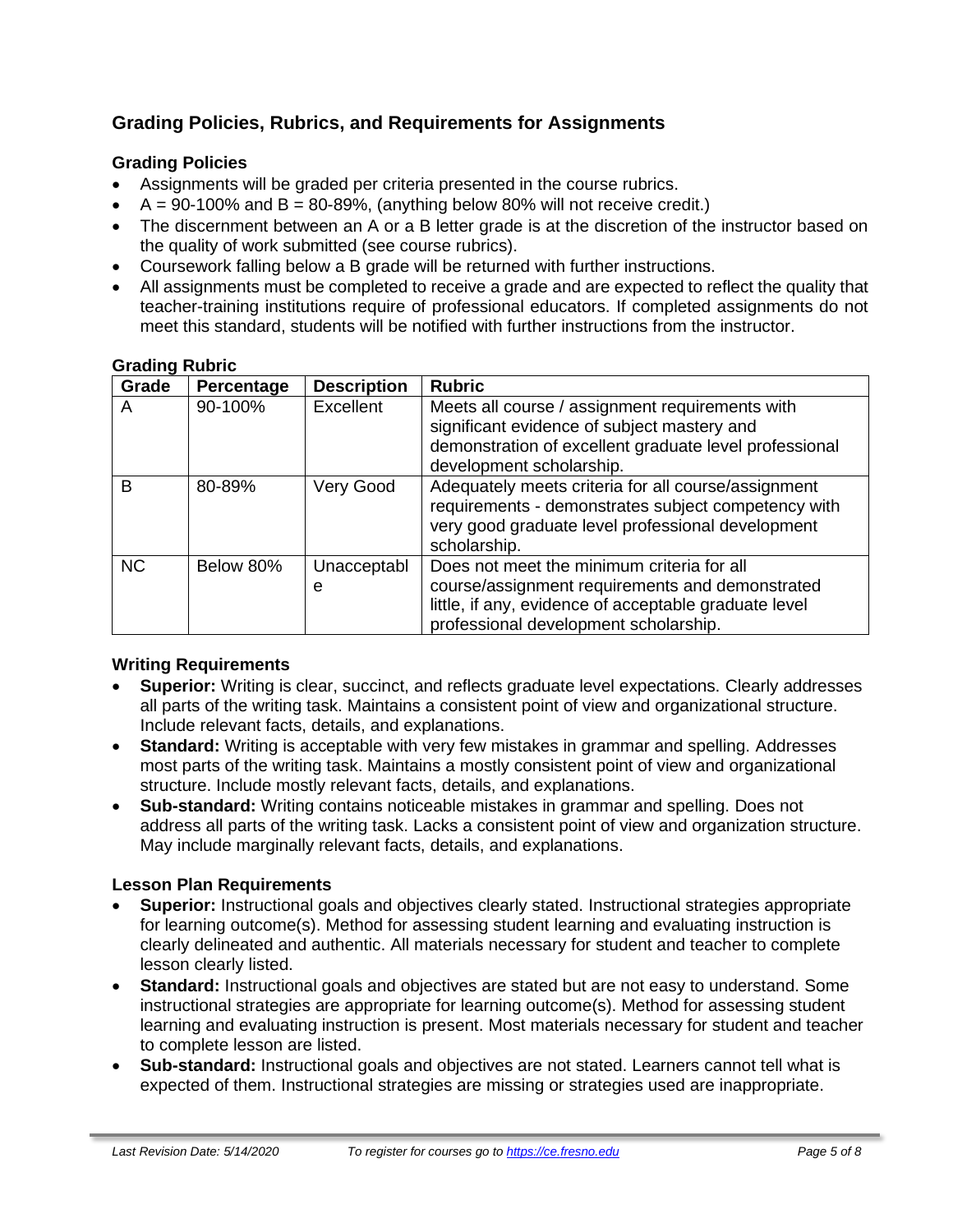Method for assessing student learning and evaluating instruction is missing. Materials necessary for student and teacher to complete lesson are missing.

### **Discussion Forum Requirements**

- **Superior:** Response was at least 1 page (3 fully developed paragraphs) in length. Thoroughly answered all the posed questions, followed all the assignment directions, proper grammar and no spelling errors. Language is clear, concise, and easy to understand. Uses terminology appropriately and is logically organized.
- **Standard:** Response was  $\frac{1}{2}$  to 1 page in length (2-3 fully developed paragraphs). Answered all the questions but did not provide an in-depth analysis, followed most of the assignment directions, proper grammar and no spelling errors. Language is comprehensible, but there a few passages that are difficult to understand. The organization is generally good.
- **Sub-standard:** Response was less than ½ page in length (1 paragraph). Did not answer all the required questions and/or statements or responses were superficial, vague, or unclear, did not follow the assignment directions, many grammar and spelling errors. Is adequately written, but may use some terms incorrectly; may need to be read two or more times to be understood.

# **Instructor/Student Contact Information**

Throughout the course participants will be communicating with the instructor and their classmates on a regular basis using asynchronous discussion forums. A virtual office is utilized for class questions and students are provided with instructor contact information in the event they want to make email or phone contact. In addition, students are encouraged to email or phone the instructor at any time. Students will also receive feedback on the required assignments as they are submitted.

# **Discussion Forums**

Participation is an important expectation of this course and all online courses. Online discussions promote reflection and analysis while allowing students to appreciate and evaluate positions that others express. While students may not be engaging with the same students throughout this course they will be expected to offer comments, questions, and replies to the discussion question whenever possible. The faculty role in the discussion forum is that of an observer and facilitator.

# **Coursework Hours**

Based on the Carnegie Unit standard, a unit of graduate credit measures academic credit based on the number of hours the student is engaged in learning. This includes all time spent on the course: reading the textbook, watching videos, listening to audio lessons, researching topics, writing papers, creating projects, developing lesson plans, posting to discussion boards, etc. Coursework offered for FPU Continuing Education graduate credit adheres to 45 hours per semester unit for the 900-level courses. Therefore, a student will spend approximately 135 hours on a typical 3-unit course.

# **Services for Students with Disabilities**

Students with disabilities are eligible for reasonable accommodations in their academic work in all classes. In order to receive assistance, the student with a disability must provide the Academic Support Center with documentation, which describes the specific disability. The documentation must be from a qualified professional in the area of the disability (i.e. psychologist, physician or educational diagnostician). Students with disabilities should contact the Academic Support Center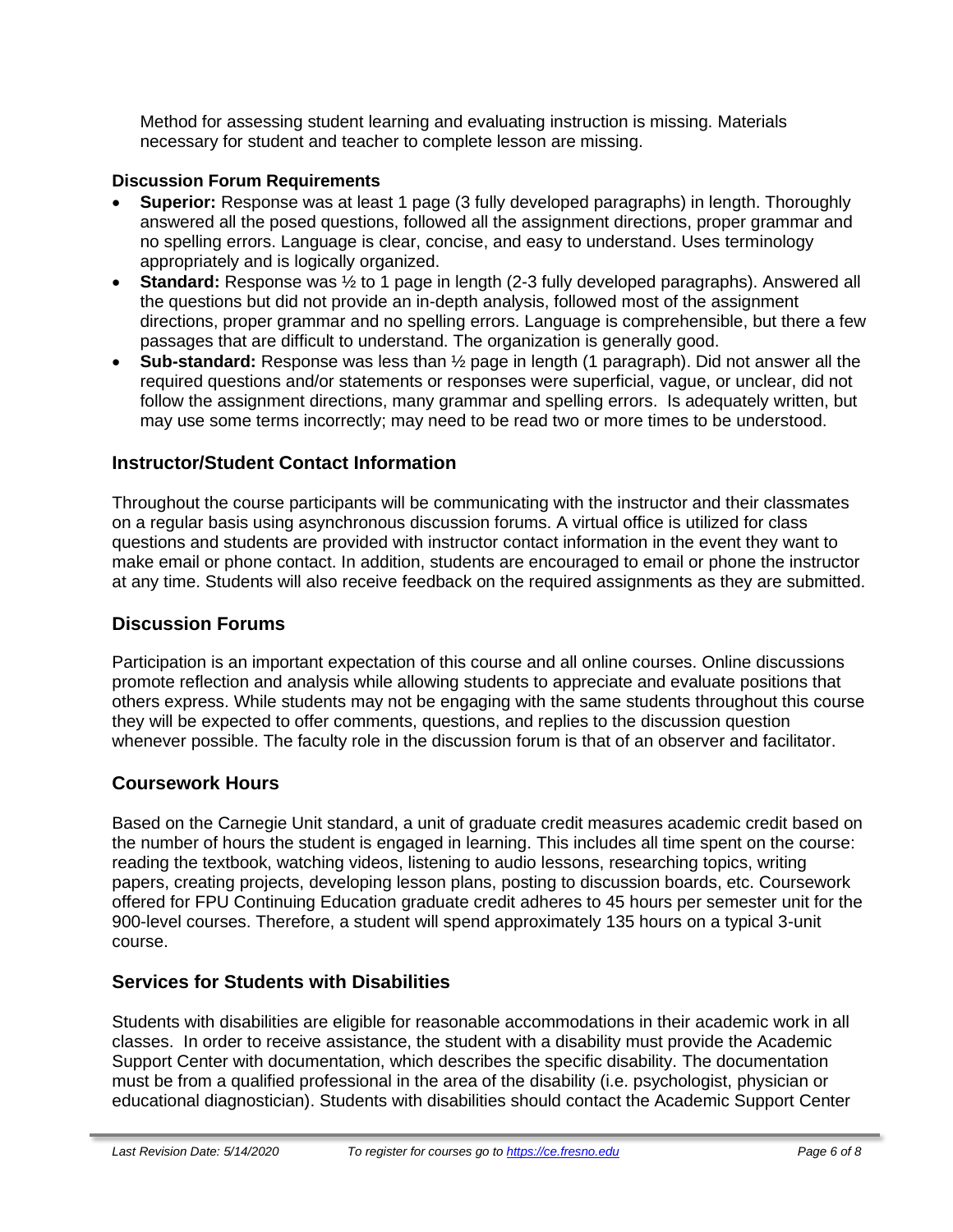to discuss academic and other needs as soon as they are diagnosed with a disability. Once documentation is on file, arrangements for reasonable accommodations can be made. For more information and for downloadable forms, please go to [https://www.fresno.edu/students/academic](https://www.fresno.edu/students/academic-support/services-students-disabilities)[support/services-students-disabilities.](https://www.fresno.edu/students/academic-support/services-students-disabilities)

# **Plagiarism and Academic Honesty**

All people participating in the educational process at Fresno Pacific University are expected to pursue honesty and integrity in all aspects of their academic work. Academic dishonesty, including plagiarism, will be handled per the procedures set forth in the Fresno Pacific University Catalogue <https://www.fresno.edu/students/registrars-office/academic-catalogs>

# **Technology Requirements**

To successfully complete the course requirements, course participants will need Internet access, can send and receive email, know how to manage simple files in a word processing program, and have a basic understanding of the Internet. Please remember that the instructor is not able to offer technical support. If you need technical support, please contact your Internet Service Provider.

**Moodle:** This course will be delivered totally online. Moodle is a learning management system that provides students access to online resources, documents, graded assignments, quizzes, discussion forums, etc. Moodle is easy to learn and has a friendly user interface. To learn more about Moodle, go to [https://docs.moodle.org/33/en/Student\\_FAQ.](https://docs.moodle.org/33/en/Student_FAQ) There are also some student tutorials on the Center for Online Learning website at Fresno Pacific University - [https://col.fresno.edu/student.](https://col.fresno.edu/student)

**Moodle Site Login and Passwords:** Students will need to have internet access to log onto [https://ce-connect.fresno.edu.](https://ce-connect.fresno.edu/) The username and password numbers for Moodle access will be sent to you by the university using the email address you submitted at the time of registration. The instructor will then contact you with a welcome communication. If you need help with your username and password recovery, please contact the Continuing Education office at (800) 372- 5505 or (559) 453-2000 during regular office hours - Mon-Fri 8:00 am to 5:00 pm. or email them at [prof.dev@fresno.edu.](mailto:prof.dev@fresno.edu)

**Getting Help with Moodle:** If you need help with Moodle, please contact the Center for Online Learning (COL), by telephone or the website. Help by phone (559) 453-3460 is available Mon-Thurs 8:00 am to 8:00 pm and on Fridays from 8:00 am to 5:00 pm, or by filling out a "Request Services" form at [https://col.fresno.edu/contact/request-services.](https://col.fresno.edu/contact/request-services) Please identify that you are with the "School = Continuing Education".

# **Final Course Grade and Transcripts**

When all work for the course has been completed, students will need to logon to the Continuing Education website [\(https://ce.fresno.edu/my-account\)](https://ce.fresno.edu/my-account) and "Request Final Grade". Once the instructor receives the requests and submits the grade online, students may log back in to view their Final Grade Report or order transcripts online. Please allow at least two weeks for the final grade to be posted. For more information, see the Continuing Education Policies and Procedures at [https://ce.fresno.edu/ce-policies-and-procedures.](https://ce.fresno.edu/ce-policies-and-procedures)